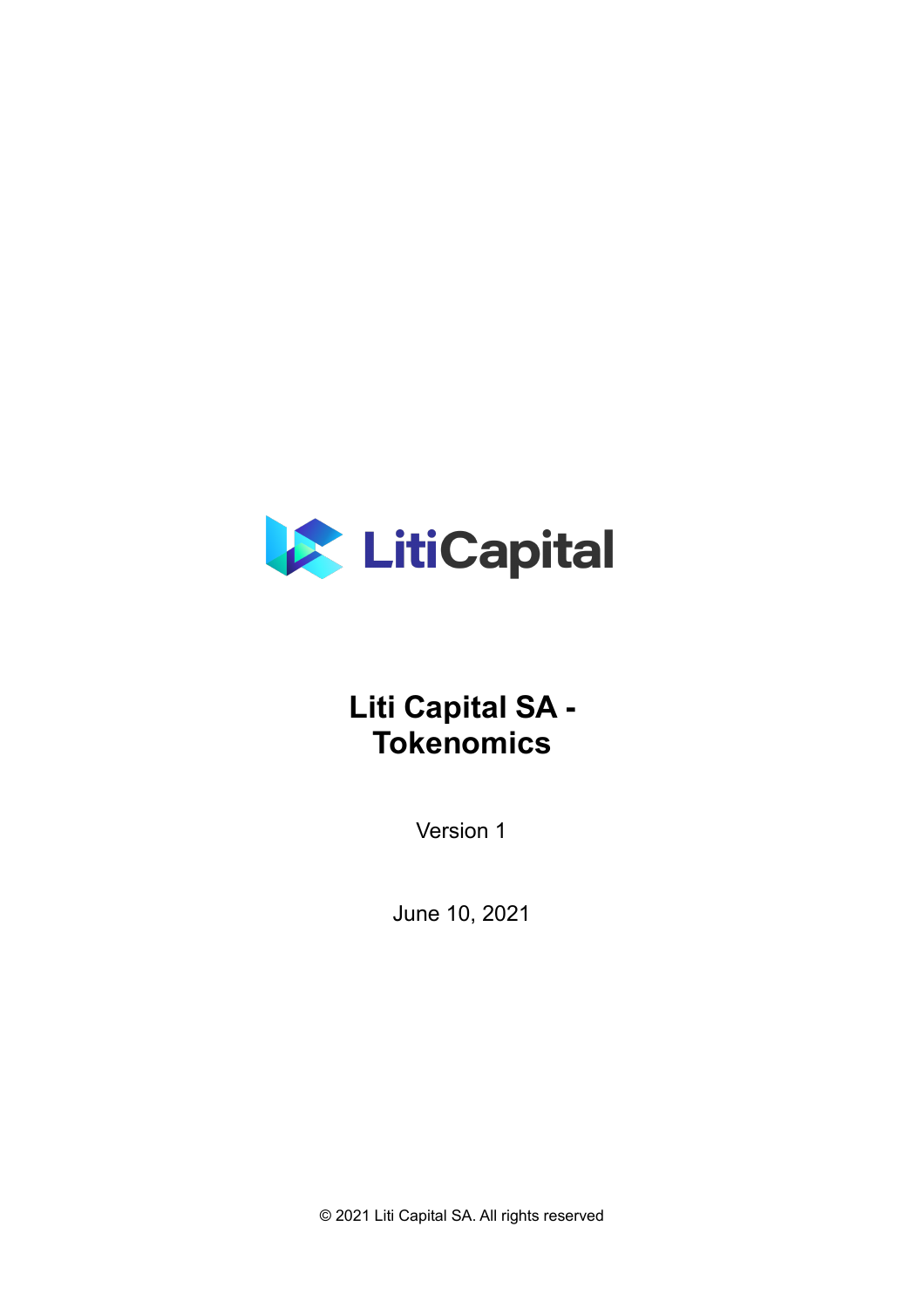### **Table of Contents**

[Version 1](#page-0-0) 1 [June 10, 2021](#page-0-1) 1

[Tokenomics Overview](#page-2-0) 3 [Figure 1. Key Metrics for LITI and wLITI Tokens](#page-2-1) 3

[LITI Tokens](#page-2-2) 3

[wLITI Tokens](#page-3-0) 4

[Token Flow and Distribution](#page-4-0) 5 [Figure 2. Overview of the Liti Capital Ecosystem](#page-5-0) 6

[Secondary Market – DEX Liquidity Pool7](#page-6-0) [Figure 3. The wLITI / ETH liquidity pool on Uniswap V2](#page-6-1) 7

[Price Adjustment on DEX](#page-7-0) 8

[Real World Utility](#page-8-0) 9

[Governance](#page-8-1) 9

[Dividend Payment](#page-8-2) 9

[Commitment to Fight Crypto Fraud Through Class Action](#page-8-3) 9 [Figure 4: Reported losses to cryptocurrencies investment scams](#page-8-4) 9<br>Case Selection Process 10 [Case Selection Process](#page-9-0) [Case Management](#page-10-0) 11 [Financial Component](#page-10-1) 11

[Case Bounties](#page-11-0)[Figure 5. Bounties payment decision tree.](#page-11-1) 12 [Phase 1: Identify A Valuable Case](#page-11-2)[Phase 2: Case Founded](#page-12-0)[Phase 3: Providing Case-Related Information](#page-12-1)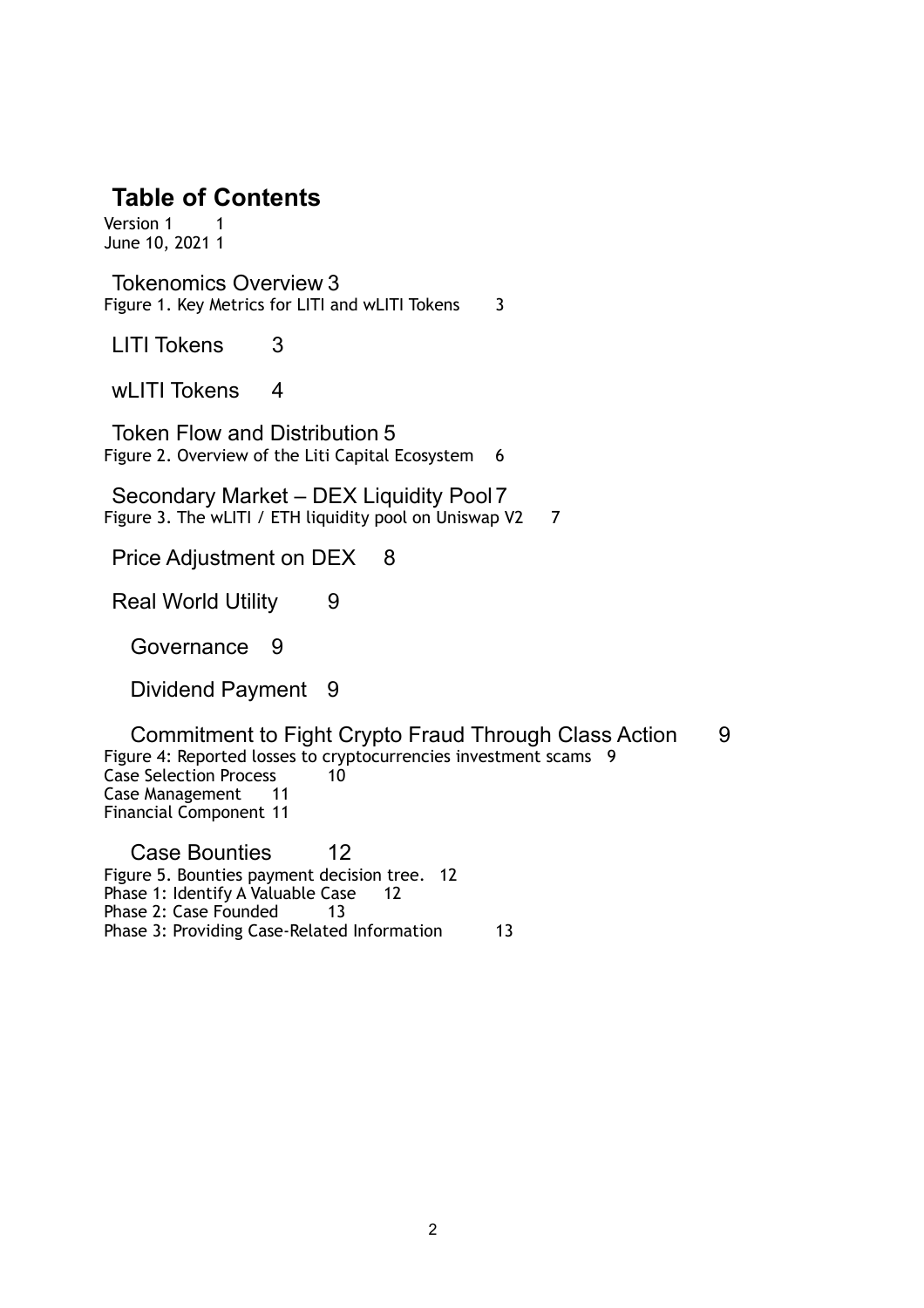

## <span id="page-2-0"></span>**Tokenomics Overview**

To support its fundraising efforts, Liti Capital SA (Liti Capital) uses two different but symbiotic types of tokens, the LITI and wLITI tokens. This section describes the class, functions and purpose of each token category. Figure 1 below summarizes the key metrics for both the LITI and wLITI tokens.

| <b>Tokenonics</b>         | <b>LITI Token</b>                                       | wLITI Token (wrapped LITI<br>Token)                  |
|---------------------------|---------------------------------------------------------|------------------------------------------------------|
| <b>Description</b>        | 1 LITI = 1 share in Liti Capital<br><b>Equity Token</b> | $1$ LITI = 5000 wLITI<br>No KYC, freely exchangeable |
| Category                  | <b>ETO</b>                                              | <b>IDO</b>                                           |
| <b>Purchase Venue</b>     | LitiCapital.com                                         | DEX Platform: Uniswap                                |
| <b>KYC/AML Compliant</b>  | Required                                                | Not Required                                         |
| <b>Circulating Supply</b> | 601,944                                                 | 3,009,720,000*                                       |
| <b>Listing Price</b>      | CHF 50 (c. \$55 USD)                                    | CHF 1 cent (c. \$0.011 USD)                          |
| <b>Market Cap**</b>       | CHF 30,097,200                                          | CHF 30,097,200                                       |

\*Fully diluted as of 9 June 2021. Only 1,114,050,000 are currently outstanding \*\*Current Value as of 9 June 2021

#### <span id="page-2-1"></span>**Figure 1. Key Metrics for LITI and wLITI Tokens**

Readers can visit the Etherscan hyperlinks to find accurate and up-to-date information relative to the current circulating supply for both LITI and wLITI tokens. The circulating supply is calculated on a fully diluted basis. The market cap is calculated by multiplying the circulating supply, on a fully diluted basis, with the current price. To date, no LITI tokens have been issued to the founders or team members. As part of the incentive plan, LITI tokens will be issued to founders and team members at a later stage, based on the Company's performance. Any tokens issued through this mechanism will be locked-up, not available for sale, for a period of six months upon delivery.

## <span id="page-2-2"></span>**LITI Tokens**

exercise their voting rights to have  $\hat{\boldsymbol{\alpha}}$  say on both the governance and strategic Liti Capital offers an access to one of the first equity tokens (ETO) to date by issuing its shares in a digital format (i.e., LITI tokens) on the Ethereum blockchain. In other words, LITI tokens represent shares of stock in Liti Capital SA, a Swiss incorporated Company. Under Swiss law, LITI token holders benefit from the same rights and protection as traditional shareholders. As such, the holders of Liti tokens can orientation of the Company. In addition, LITI token holders are eligible to receive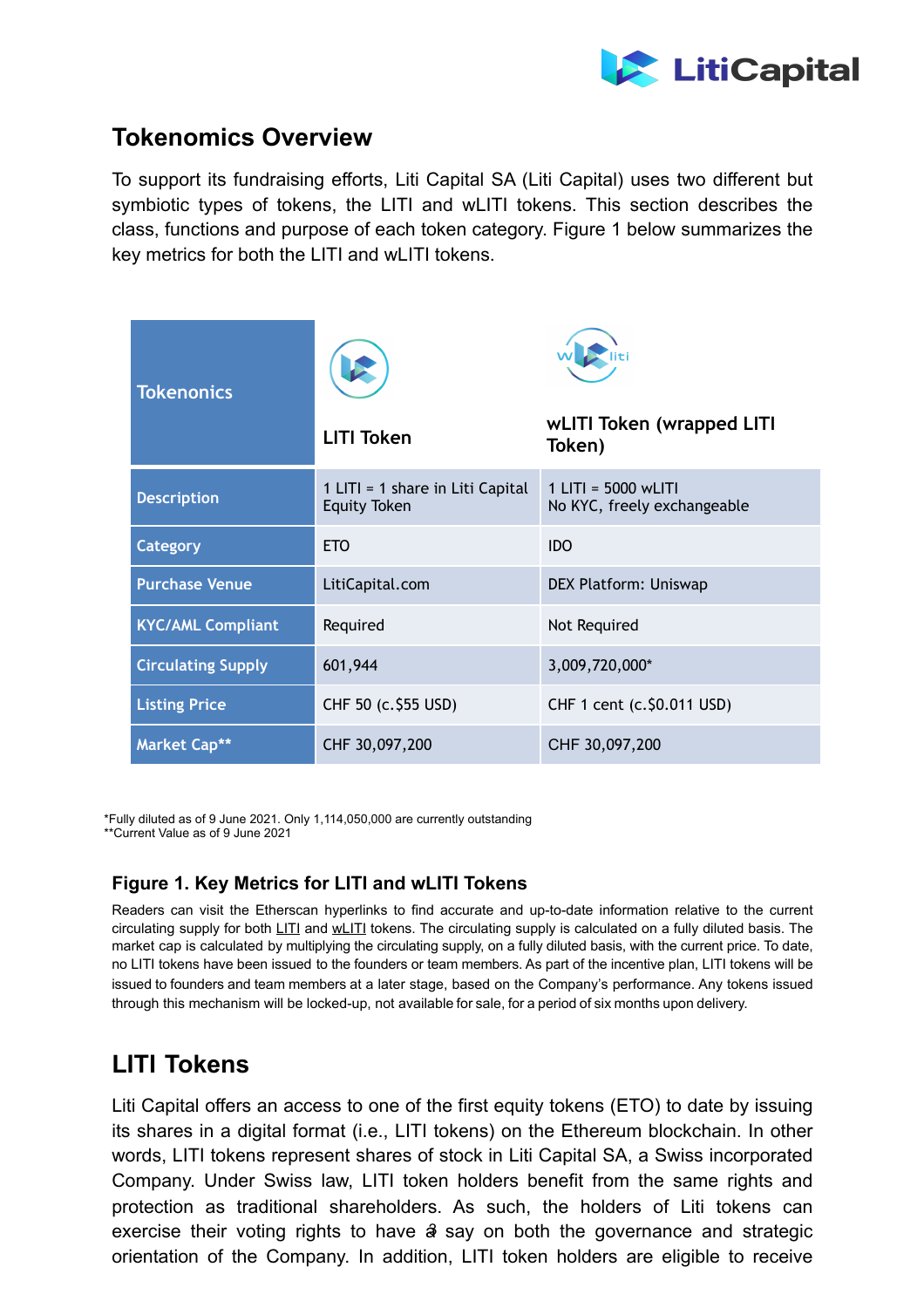

dividends from the distributed profits made by Liti Capital. Finally, in addition to the more common corporate governance rights, LITI token holders also have (i) access to Liti Capital's bounty system and (ii) the ability to participate to the class actions against crypto scams initiative, as described further in the "Real world utility" section. As per any legal system, these rights come together with certain disclosure responsibilities. Liti Capital has the legal obligation to maintain an up-to-date register of its shareholders and, therefore, LITI token holders are required to identify themselves and to pass the "Know Your Customer" or KYC process. Note that restrictions may apply for some countries as stated in our terms and conditions.

As an asset-backed token, the performance, appeal and valuation of LITI tokens depend on the attractiveness and the return on investment (ROI) made by the Company on its portfolio of assets. In Liti Capital's case, those assets are litigation and/or arbitration assets that we believe will generate private equity-like returns (i.e., each asset will generate between 3x and 10x the amount of the investment). During its private sales phase, Liti Capital was able to successfully raise more than USD \$12 million through the sale of stock to early investors. Liti Capital accomplished this in less than two months of existence. To date, the Company has used approximately \$10 million of these proceeds to purchase assets. In addition to providing the capital required to set up the management team and begin the asset acquisition process, this early fundraising stage also established the LITI token listing price for public launch at CHF 50, roughly equivalent to USD \$55 at the time of writing. The launch price of the LITI token equals the one paid by investors, who purchased their tokens in the private sales phase.

## <span id="page-3-0"></span>**wLITI Tokens**

The wrapped version of the LITI tokens or wLITI represents a right to claim a share in Liti Capital under certain conditions and, importantly, is the instrument that will be actively traded on various exchanges. There are a number of important reasons explaining why Liti Capital has chosen to support the co-existence of both the wLITI and LITI tokens. First, LITI tokens are KYC-compliant, while there are no limitations on who may acquire a wLITI. As such, LITI tokens are not ideal candidates for exchanges, simply because they strongly limit the access of the token to a wide community of traders. This imposes considerable entry barriers that would reduce the overall attractiveness of the LITI token and hamper the unlocked liquidity premiums. Therefore, wLITI tokens serve as an ideal trading instrument since they are KYC-free. In other words, there are no limitations to acquire wLITI tokens from decentralized exchange platforms (i.e., DEXes). In this sense, wLITI tokens are part of Liti Capital's Initial Decentralized Exchange Offering (IDO) as they can be purchased on the liquidity pool set on Uniswap. Second, by design, wLITI tokens induce cheaper gas fees per transaction because they have less functionalities, again making them more suitable for trading purposes.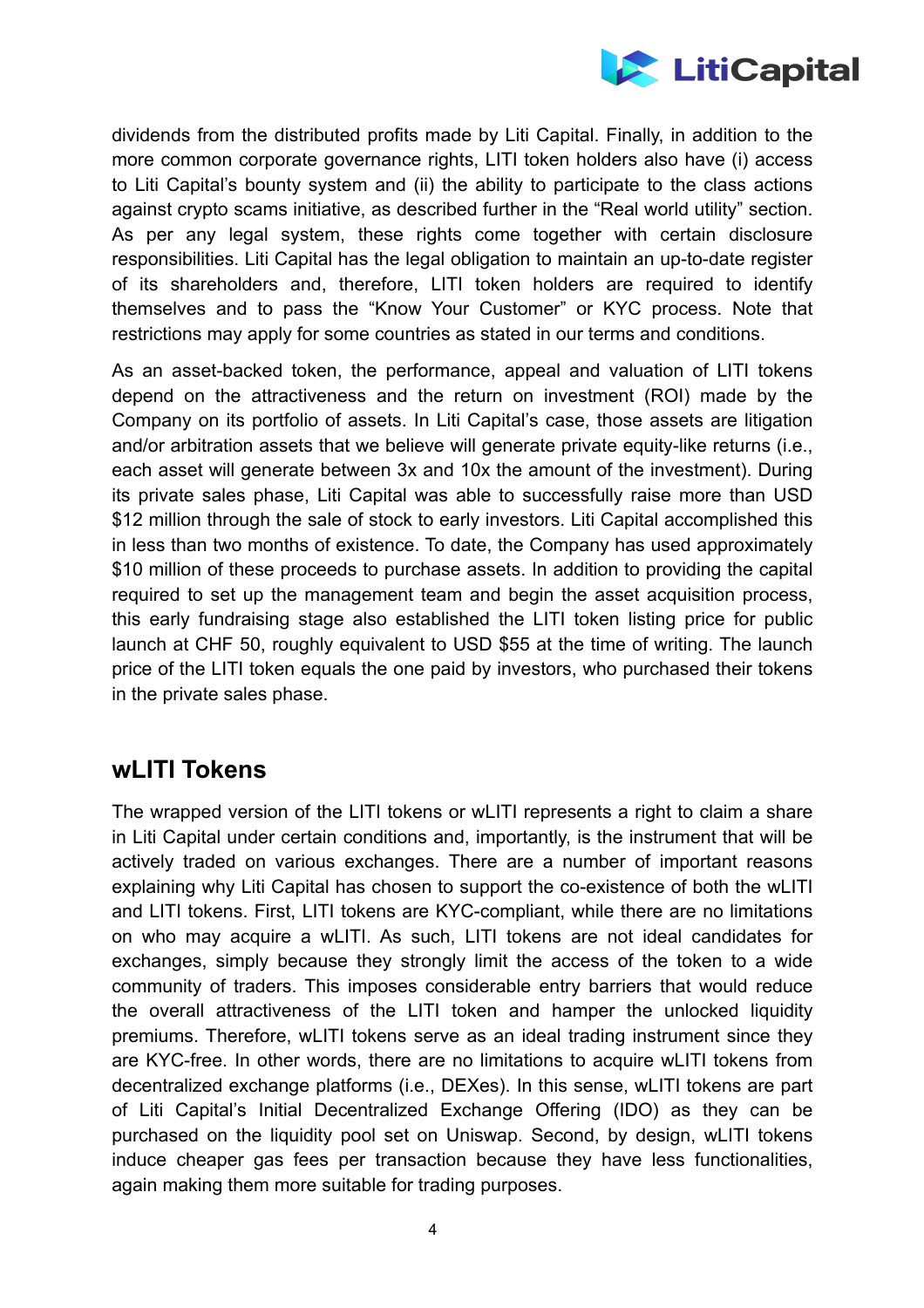

However, the use case of wLITI extends well beyond a simple trading instrument. In fact, wLITI tokens serve as a tool to engage, incentivize and ultimately reward the vibrant community supporting the project. To this end, Liti Capital plans to (i) distribute wLITI as rewards for liquidity providers and (ii) use the wLITI tokens to enable its token holders to have direct access to class actions conducted by Liti Capital on behalf of community members who have suffered damage, fraud, robbery or loss from crypto scam projects. Please see the "Real world utility" section below for a more complete description about both initiatives.

Traders holding wLITI have a right to claim the underlying shares (i.e., LITI tokens) from Liti Capital at a fixed ratio of 1 LITI for 5000 wLITI. This right is only limited by the successful completion of the KYC process and confirmation that the person has complied with the terms and conditions. The wLITI token listing price is set at CHF 0.01 or 1 cent (~USD \$0.011) for the launch. Liti Capital's stated goal is to bring asset-backed private equity to the entire community, and the Company is dedicated to doing everything in its power to make the token accessible to everyone. Users can also wrap and unwrap LITI tokens by using our dedicated and user-friendly web application. However, users shall be aware that the wLITI to LITI tokens swap is only possible for investors that successfully completed the KYC process, which is subject to restrictions for some countries as stated in our terms and conditions.

## <span id="page-4-0"></span>**Token Flow and Distribution**

To date, Liti Capital has only issued 601'944 tokens, and therefore has a market capitalization of 30'097'200. Liti Capital has included a limitation of 12 million LITI tokens (i.e., Max Supply) for its B-type shares in its smart contract. The economic rationale is (i) to provide enough tokens to generate the capital required to purchase assets for the business and invest in a diversified portfolio of cases as well as (ii) to ensure that our token holders will never face dilution of the interests after the Company meets its goal. The Company believes that this balance is met with 12 million Liti Tokens.

Importantly, unlike a currency, an operating Company's market capitalization equals the fully diluted shares outstanding multiplied by the current price of the LITI token. Therefore, Liti Capital's valuation is based on the amount and quality of assets the Company purchases as well as on the cash returns generated by those assets for its shareholders. While this will imply a lower market capitalization to the Company in the short-term, it remains the most appropriate way to determine value for an equity token. As the Company sells additional shares, and uses that money to purchase additional assets for its token holders, the value of the underlying tokens should increase. The Company is comfortable that it will be able to balance the needs to finance the acquisitions that will drive business while continuing to create some degree of scarcity in a way that will consistently increase the value of the tokens as it successfully builds a portfolio of high quality and cash flow generating assets.

5 In principle, Swiss law imposes that Liti Capital SA convenes a General Assembly each time it increases its capital by onboarding new investors as shareholders. This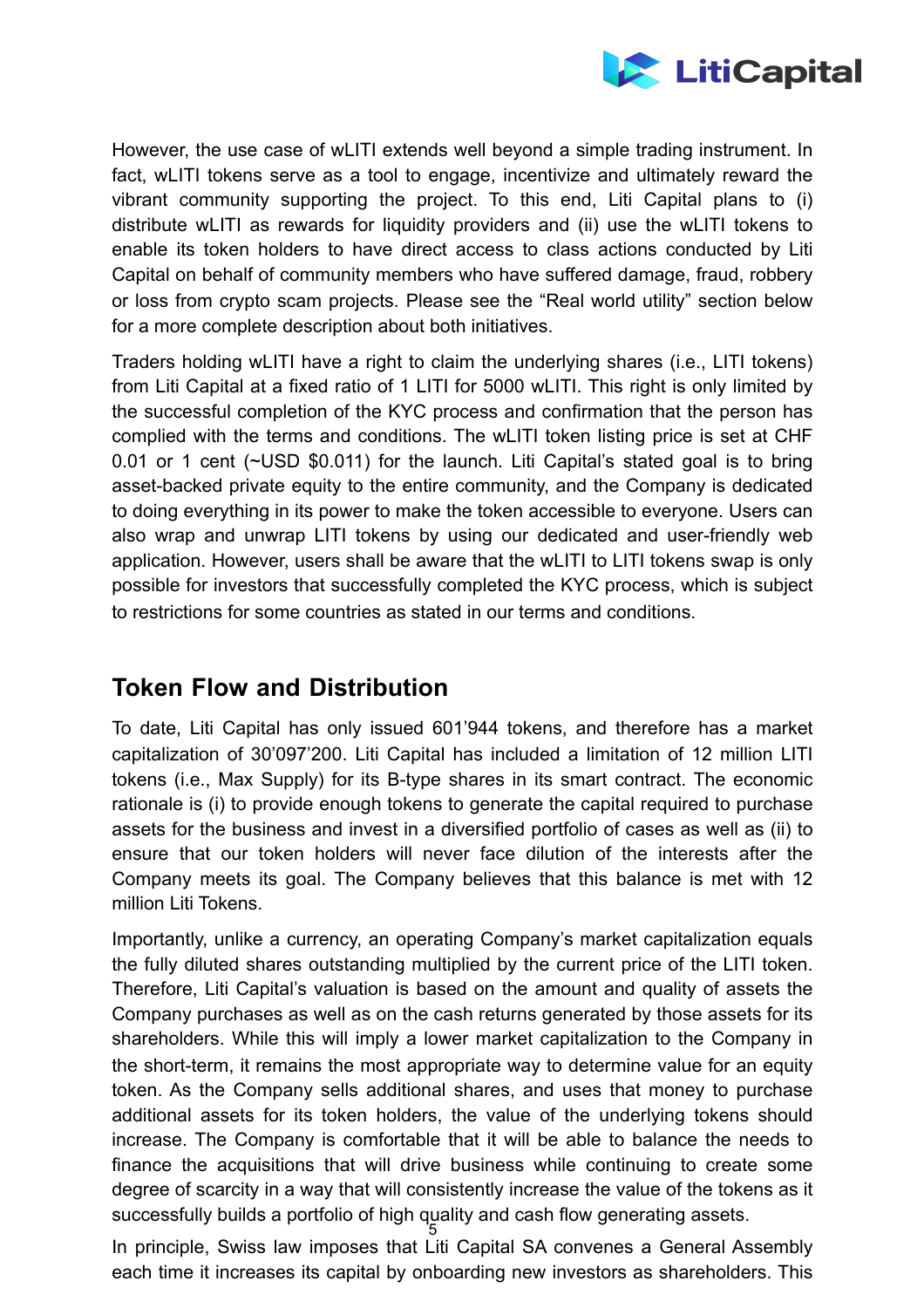

process remains financially costly, time-consuming and requires waiting for the approval of the trade register to back the LITI tokens with an equity in the Company. This process can also take weeks and is not suited to the needs and expectations of the current marketplace. To avoid such constraints for smaller investments, Liti Capital has continued to innovate on behalf of the community by creating another entity, namely a special purpose vehicle (i.e., the Liti Capital SPV), fully owned by its founders to distribute LITI tokens to new shareholders. This will enable Liti Capital to send LITI tokens from an existing token holder, the Liti Capital SPV, to a new shareholder or token holder, without having to call for a General Assembly each time.

As such, the Liti Capital SPV is an instrument that will ensure that even smaller investors can get their LITI tokens immediately, as opposed to having to potentially wait weeks for an antiquated corporate process to unfold. These complicated corporate processes are one way that institutional investors have relied on to effectively monopolize private equity-like returns for so long, and this tool is another way that the Company plans to dismantle this apparatus to create value for its community. It is also important to note that the vast majority (i.e., 65%) of LITI tokens purchased by the Liti Capital SPV are locked in a smart contract wallet, ensuring that they can only be sent to supply new investors as they buy shares in the Company and not to be sold on the secondary market. This distribution provides both strong safeguards to the investors and gives all the flexibility the Company needs to adjust and optimize its operations in the best interest of its investors. Liti Capital plans to use the SPV instrument for exactly that purpose, and we believe it will be a powerful tool to further democratize private equity returns.



#### <span id="page-5-0"></span>**Figure 2. Overview of the Liti Capital Ecosystem**

Dark blue represents entities owned by Liti Capital. DEX: Decentralized exchange platform, SPV: Special purpose vehicle.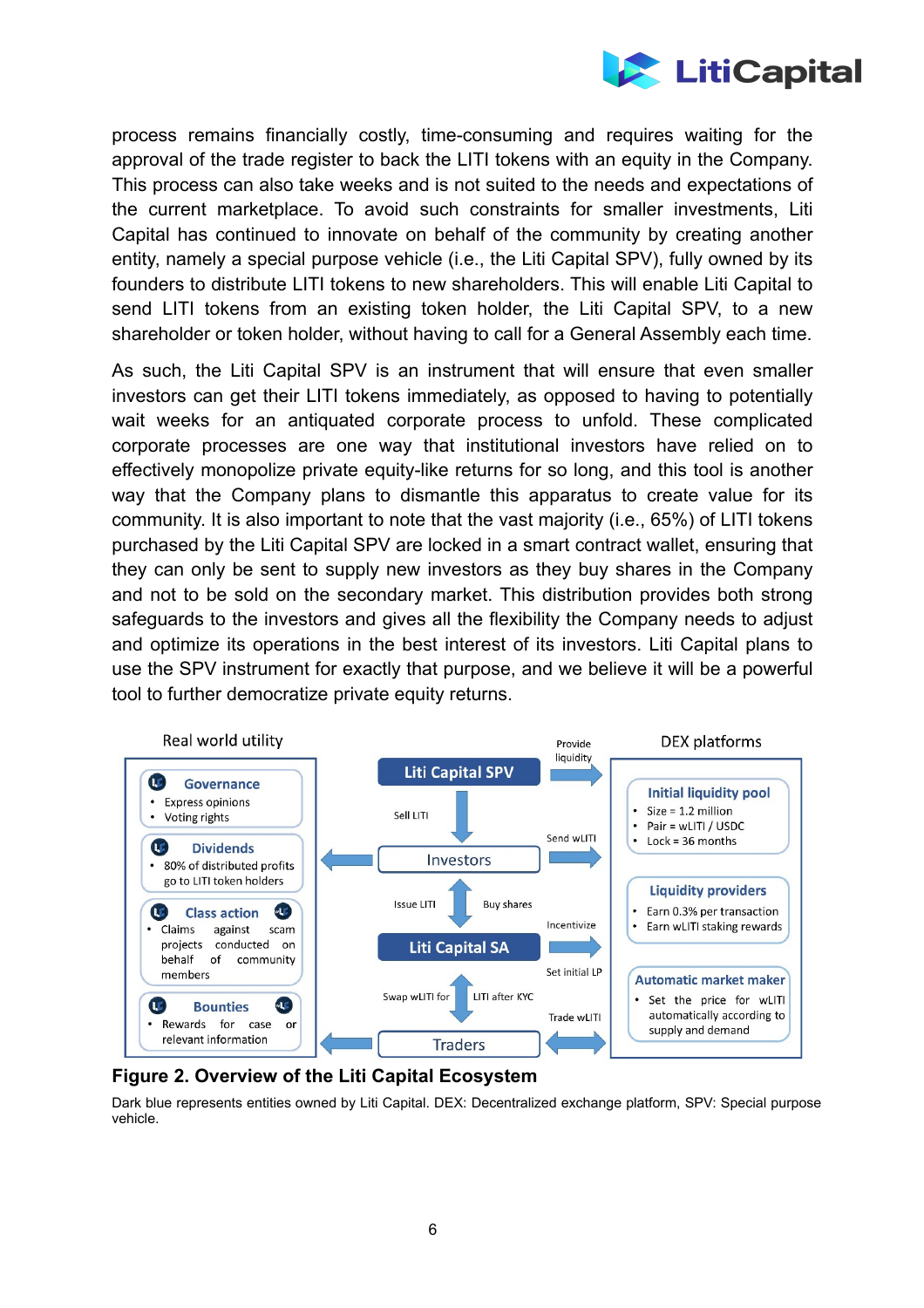

Liti Capital has only one way to fundraise: the Company can raise capital only when investors acquire LITI tokens. There are no special deals or unique asset classes that are only for certain investors. The received LITI tokens are stored directly in the investor's wallet and never on the server of Liti Capital. Therefore, Liti Capital has neither access to, nor control over the investor's private keys. From the web application dashboard, investors are able to wrap and unwrap their tokens at will, and they can easily send the wLITI to a smart contract wallet address to sell them on the secondary market. Alternatively, traders coming from DEX platforms with wLITI can unwrap and convert them to LITI tokens.

Within the hard cap of 12 million LITI tokens, 10 million tokens will be made available to the public, while the Company will use up to two million tokens (16%) to pay for salaries, early expenses in the business as well as to provide an incentive plan for its team and community members. To date, no LITI tokens have been granted to the founders or team members. Importantly, all of the LITI tokens issued pursuant to the Company's incentive plan will only be issued to the founders and team members based on the performance of the Company and will be locked-up for a minimal duration of six months upon delivery. Figure 2 provides an overview of the inflow and outflow of tokens in the Liti Capital ecosystem.

## <span id="page-6-0"></span>**Secondary Market – DEX Liquidity Pool**

The Liti Capital SPV, along with its lead investors, are committed to this project over the long- term. As such, Liti Capital has created together with its SPV and lead investors a unique liquidity pool with a minimal value of 1.2 million divided equally among ETH and wLITI pair (i.e., USD 600'000 per token type) on the Uniswap V2 DEX platform. Since the Liti Capital SPV along with early investors co-create and therefore are the owners of the liquidity pool at the time of the IDO, Liti Capital is also guarantying that the funds contributed to the pool will be locked-up for a period of at least 36 months after launch (Figure 3).



#### <span id="page-6-1"></span>**Figure 3. The wLITI / ETH liquidity pool on Uniswap V2**

During this period, the liquidity stored can only leave the smart contract wallet address for an update of the pool on Uniswap V3. Liti Capital commits to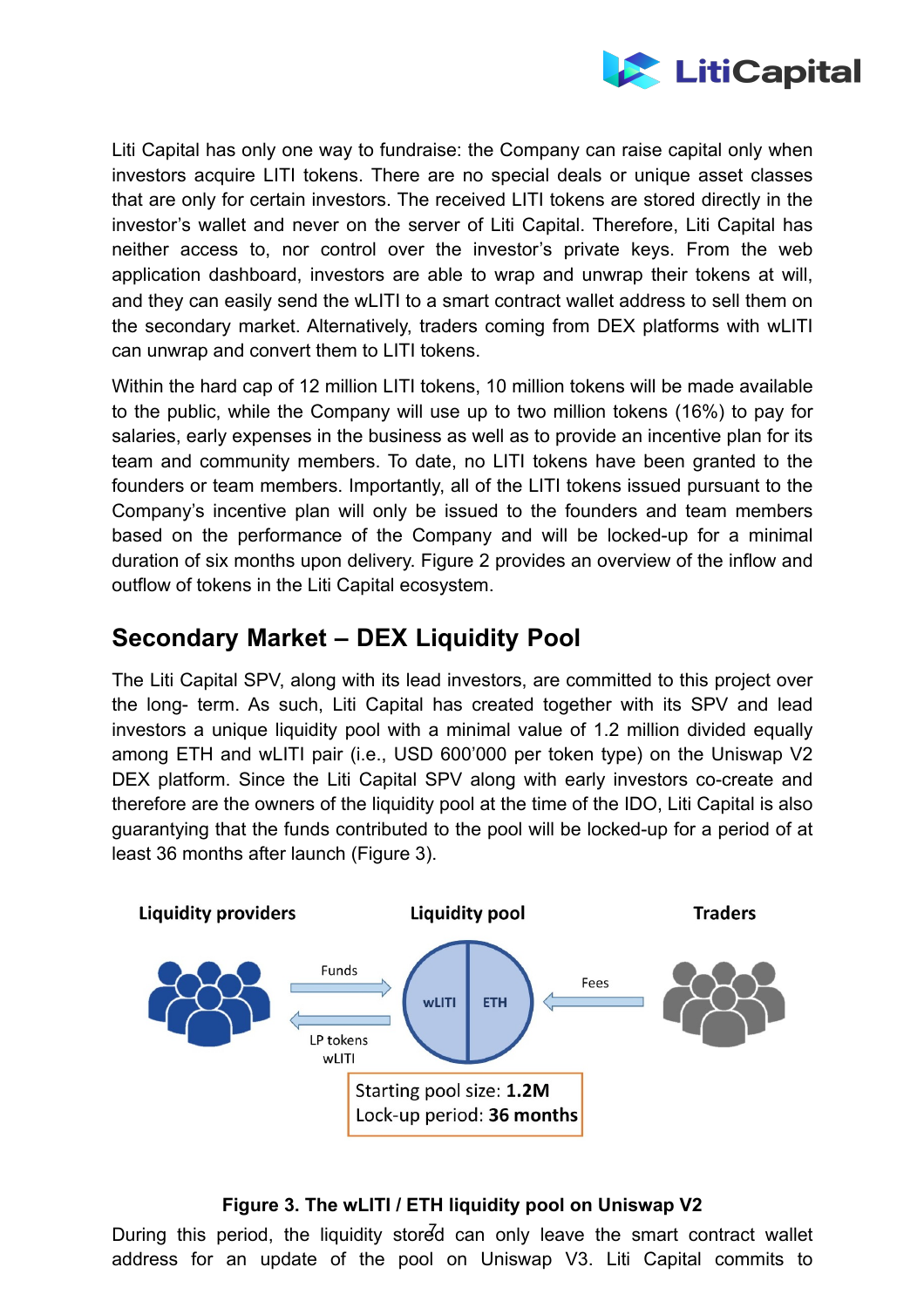

communicate to community members about its plan to move to V3 at least three months in advance. We chose the ETH as a pair for the wLITI because it is the most widely used and popular currency on Uniswap V2, as reflected both by the number of liquidity pools and the daily trading volume. We decided to launch our IDO by listing wLITI tokens on Uniswap V2, because it has become one of, if not, the largest DEX platform to date, driving over 278 billion of all- time volume. As such, the platform uses a proven technology and benefits from a high long-standing reputation among the crypto community. In addition, Uniswap V2 enables the integration of different trading tools, which should in turn favor traffic on the wLITI / ETH liquidity pool.

While Liti Capital will setup the wLITI / ETH pool, the Company intends to incentivize community members to join as liquidity providers in order to increase the size, performance and stability of the pool. On Uniswap V2, liquidity providers have to supply an equal value of tokens for the wLITI / ETH pair. The funds are used by an automatic market maker (i.e., AMM) algorithm to facilitate trades, without using order books and market makers. Liti Capital plans to incentivize liquidity providers on DEX platforms such as Uniswap with two types of financial rewards (see Figure 2 and Figure 3 above). First, the liquidity providers collect the transaction fees set at 0.3% by receiving LP tokens. The reward is divided in proportion between the different contributors of the pool. When liquidity providers want to get the underlying liquidity back, along with any accrued fees, they must burn their LP tokens. In addition, Liti Capital plans to reward liquidity providers with wLITI tokens based on how long and in what quantum they contribute to the pool. Note that the latter will not be implemented for the launch on Uniswap V2, but is featured as part of the Company's near-term technological development rollout as described in our roadmap.

## <span id="page-7-0"></span>**Price Adjustment on DEX**

Markets have a tendency to self-regulate and DEXes are no exception. On Uniswap V2, an automatic market maker (i.e., AMM) determines price adjustments according to supply and demand for the wLITI tokens. This approach has proven useful to avoid slippage and latency in price discovery on the market. The AMM algorithm uses bounding curves to emulate offer- and-demand dynamics in a manner that substitutes the need for the traditional order book and market makers.

regulate the price of wLITI, notably by<sub>s</sub>circumscribing the liquidity to a specific range Providing liquidity on Uniswap V2 effectively covers a potential range of prices extending from 0 to infinite. Price variations are subject to a number of key parameters. Among the latter, the size of the pool is an important factor to limit drastic variations in the price action of the wLITI. In this sense, the larger the pool the more stable the price would be if a trader buys or sells a large amount of tokens. These parameters are part of the reason that the Company is pleased with both the initial size of the pool, and the commitment to maintain that pool for a long period of time. The possible migration to Uniswap V3 will provide more refined mechanisms to around the current price. This should also serve to prevent the price from moving drastically in one direction to the other and favor a steady growth of the wLITI price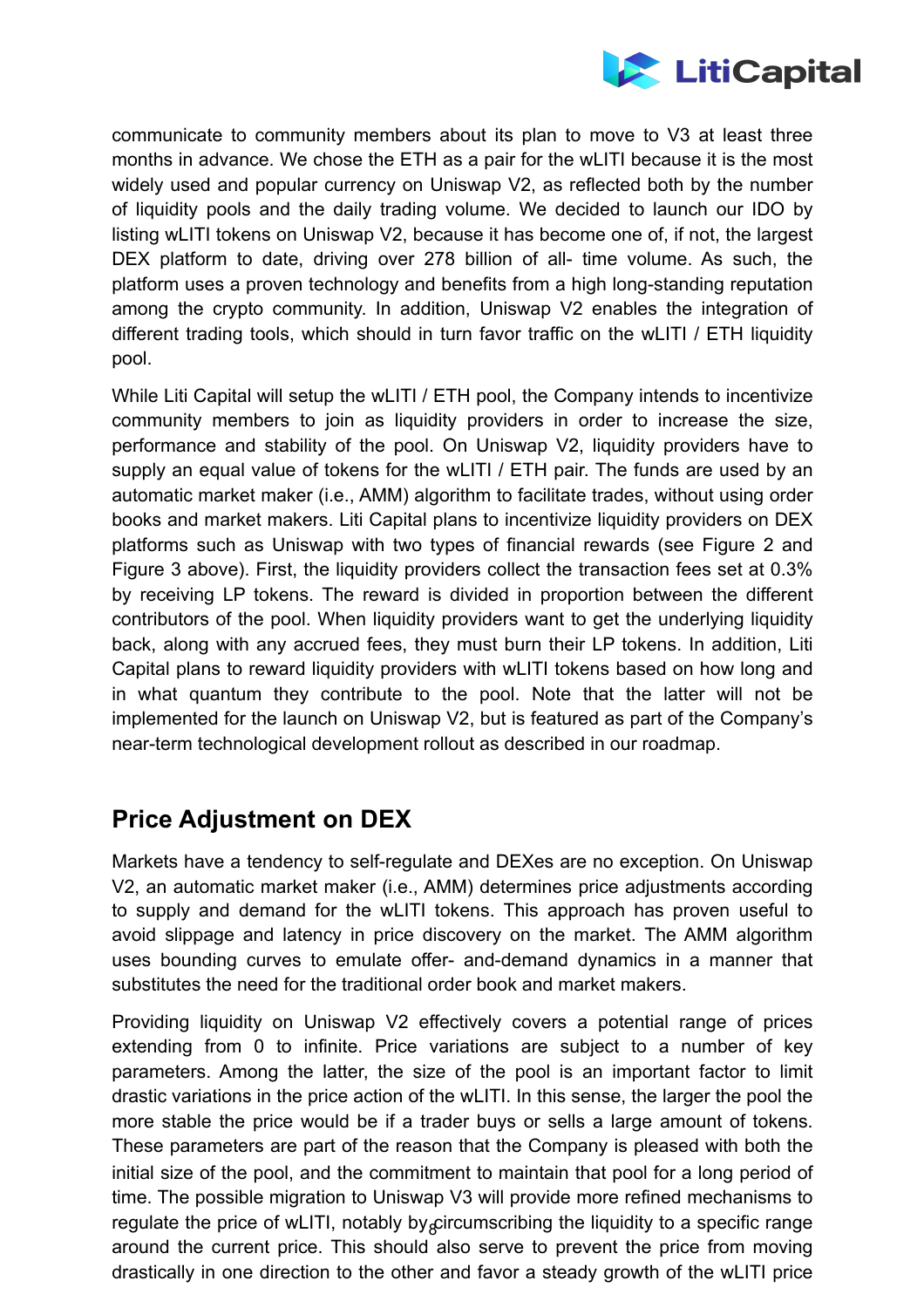

action.

## <span id="page-8-0"></span>**Real World Utility**

#### <span id="page-8-1"></span>**Governance**

Since LITI tokens are equity-backed, they grant access to voting rights. This means that each LITI token holder has a say on the Company's governance and strategic orientation. While the shareholder agreement and the status of the Company enable the board of directors to have a veto right on some matters, LITI token holders will be able to exercise their rights to express opinions and to influence the decision-making process within Liti Capital. Furthermore, LITI token holders benefit from the same level of protection as traditional shareholders under Swiss law and as such have access to legal mechanisms to conduct their claims. The company's activities are compliant with the Swiss Financial Market Regulator.

#### <span id="page-8-2"></span>**Dividend Payment**

An asset-backed token also means that LITI token holders will be able to earn passive income through yearly dividend payments. As the Company grows, the frequency of dividend distribution may as well increase to several times per year depending on the number and amount of awards, and the timing of the Company's cash flow. The Company's goal is to provide both cash returns and price appreciation to our token holders, and we are focused on using the capital we raise to purchase attractive assets that will support that mandate. However, we also committed to using the cash that our assets generate to return value to our LITI token holders and, as such, our intention today is to dividend out 80% of all profits generated to the Company's shareholders.

### <span id="page-8-3"></span>**Commitment to Fight Crypto Fraud Through Class Action**

<span id="page-8-4"></span>Liti Capital also aims to leverage its unique expertise in litigation finance and asset recovery to preserve and defend the interests of its own community members that have suffered damage or loss from fraudulent projects in the crypto sphere. A recent report from **FTC** reveals a sharp increase in the cryptocurrency investment scams from October 2020 through March 2021 (Figure 4). The idea that scammers can freely operate in the crypto sphere without facing the consequences of their actions must end in order to bring trust and change the perception blockchain and crypto projects have in our society. To this end, Liti Capital commits to allocate between 5% and 10% of its yearly investment budget to finance cases that have affected its community members.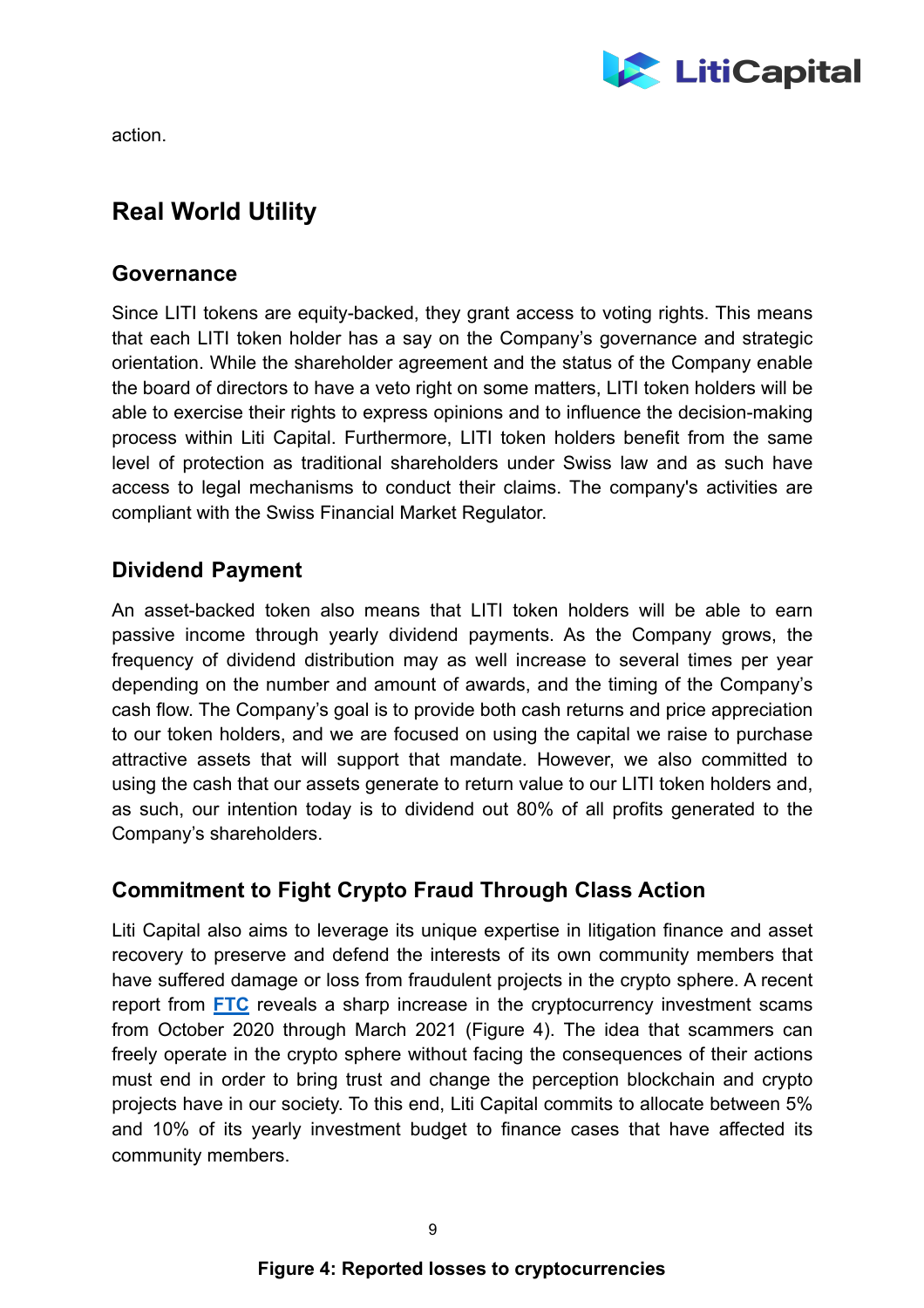



To the Company's knowledge, this program is the first of its kind. We are committed to working with our community, and to support our token holders (out of the Company's funds) in ensuring that the skill set and asset base that we are creating is used for the benefit of everyone. The exact percentage allocated will notably depend on the number of fraudulent projects reported to Liti Capital as well as on the amount of money fundraised by the Company. The case selection process involves the following steps and criteria.

#### <span id="page-9-0"></span>*Case Selection Process*

- A community member (i.e., LITI or wLITI token holder) reports a case about a scamcrypto project to Liti Capital.
- Liti Capital then spreads the word among its community members to determine whether other people have been affected by the potential fraud. At this stage, community members may be asked to provide justifications regarding the nature ofthe fraud.
- If the fraud affects a material portion of its community, Liti Capital will initiate a preliminary investigation to assess the potential outcome of the case, which ultimately determines whether the case is selected for further proceedings.
- Any case that meets the Company's underwriting requirements will result in Liti Capital inviting the members of its community that have been harmed by the fraud to validate the selection procedure by locking at least 1 LITI token or 5000 wLITI tokens in a dedicated pool implemented in a smart contract wallet. Note that LITI token holders will still be able to use their voting rights and to access dividend payments with the locked tokens. Furthermore, the company will determine the duration of the lock-up period for both LITI and wLITI and will announce it directly to its communitymembers.
- organize different pools in whic ${\mathfrak h}_0$ community members can either lock LITI or If more than one case is brought by the community, Liti Capital plans to wLITI tokens as explained above. Liti Capital commits to pursue the case or cases that received thelargest number of LITI and wLITI.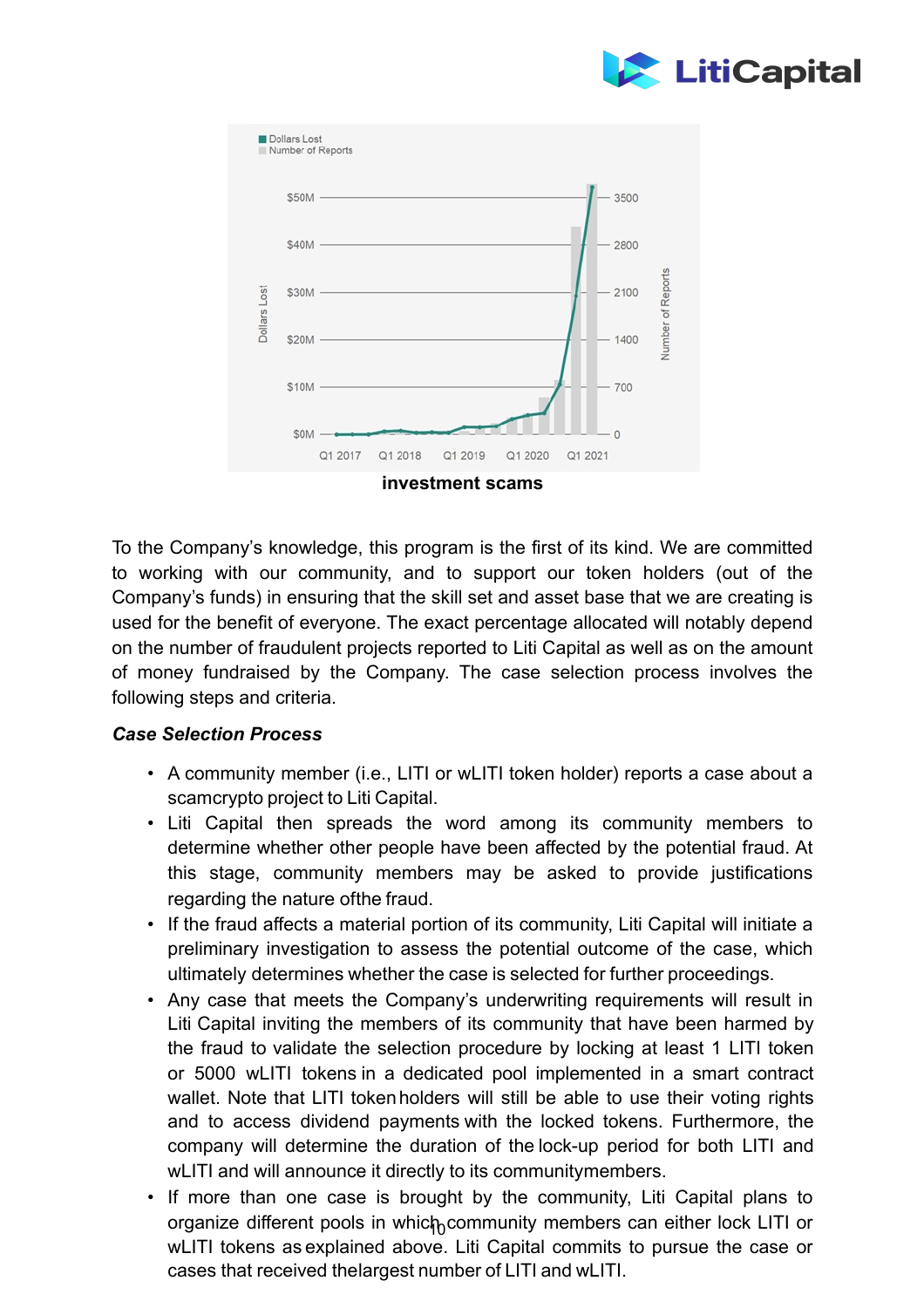

• At the end of that process, Liti Capital commits to pursue the case or cases that received the largest number of LITI and wLITI. The exact number of selected cases LitiCapital can pursue at any given time will depends on each case's estimated costs.

#### <span id="page-10-0"></span>*Case Management*

Once a case is selected, token holders will get the same world-class expertise and service that any other assets acquired by the Company would otherwise receive *at absolutely no costs*, which in short includes the following components:

- Liti Capital conducts in-depth investigations into the fraudulent crypto project by identifying perpetrators and co-conspirators and by determining the assets that canbe recovered as well as their location.
- Liti Capital selects and works with the best legal counsel to build a civil and / or criminalcase according to its jurisdiction.
- Liti Capital provides litigation support throughout the various applications as well asstrategic advice to the legal team.
- Finally, Liti Capital closely works with its internal and external teams postjudgement to ensure a fast recovery process, which includes returning as much money to thepeople harmed as possible.

#### <span id="page-10-1"></span>*Financial Component*

- Liti Capital will provide financing for all costs related to the case.
- Upon an award being granted to plaintiffs, Liti Capital will be reimbursed all costs ithas advanced and 10% of the total amount awarded to the plaintiffs to cover its overhead expenses. The remaining 90% of the award will be redistributed among the plaintiffs, pro-rata to their loss.
- Critically, the risk of a potential loss will be on Liti Capital. The LITI Capital token holders will not be required to advance any funds or take any risk with respect to thisaction. LITI Capital will complete all actions, as well as take on the risk required to prosecute the claim on behalf of its community.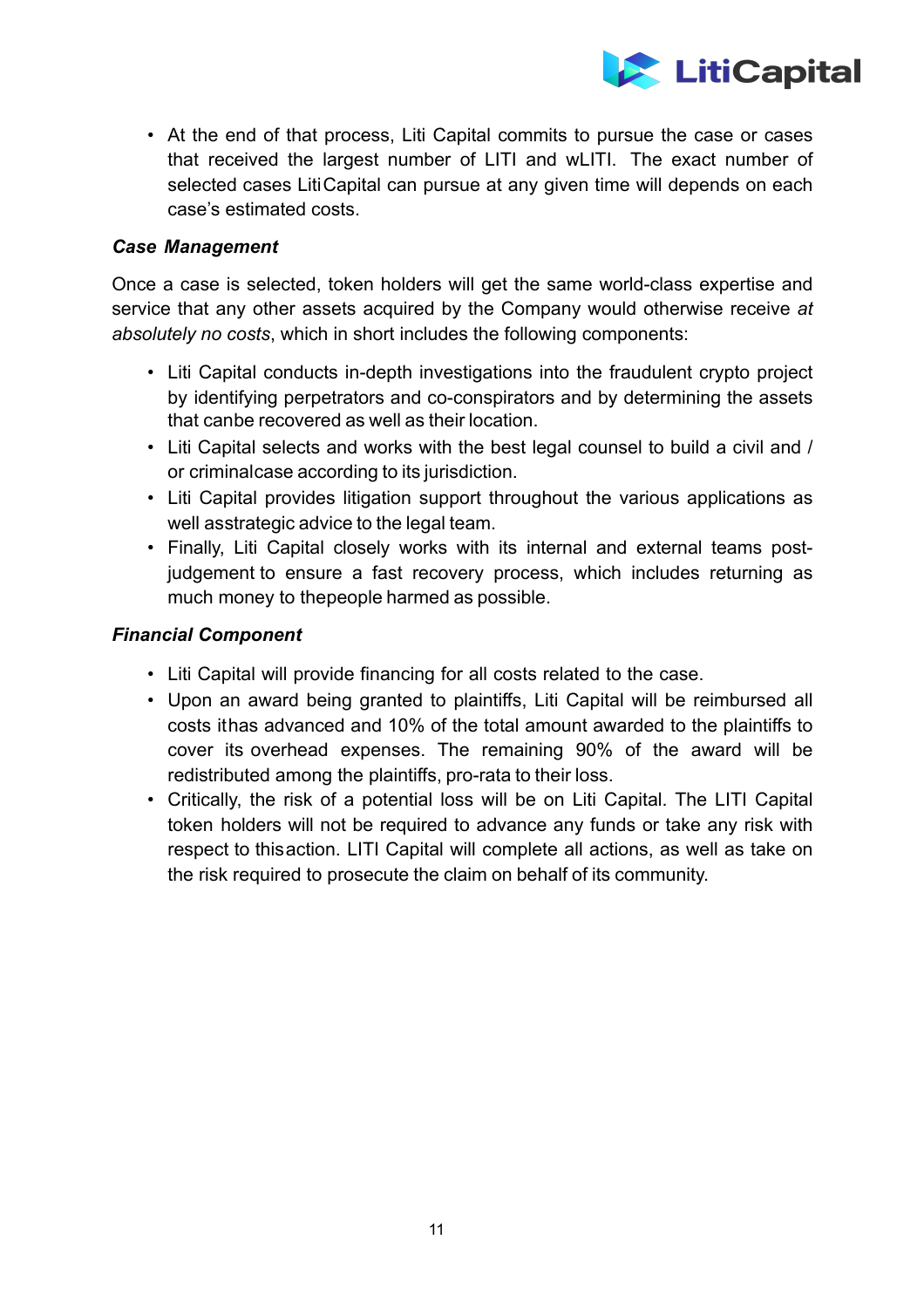

#### <span id="page-11-0"></span>**Case Bounties**

Liti Capital has up to two million LITI tokens at its disposal to engage with and reward community members for their contributions to the project. With this aim in mind, Liti Capital will use a bounty system to incentivize individuals that provide leads throughout the case life cycle (Figure 5). To benefit from the bounty, community members should hold at least 1 LITI or 5000 wLITI tokens during the duration of the case assessment.

Due to the subjectivity inherent in some of the bounty determinations, Liti Capital will be the only decision-making entity that determines whether an action is eligible for a bounty. Having said that, it is the Company's intention to err on the side of awarding bounties to members of the community that work to add value to our Company.



#### <span id="page-11-1"></span>**Figure 5**. **Bounties payment decision tree.**

#### <span id="page-11-2"></span>*Phase 1: Identify A Valuable Case*

• Liti Capital pays a bounty if a community member identifies and presents a potentiallyinteresting case that is later validated by the Company for preliminary investigations.